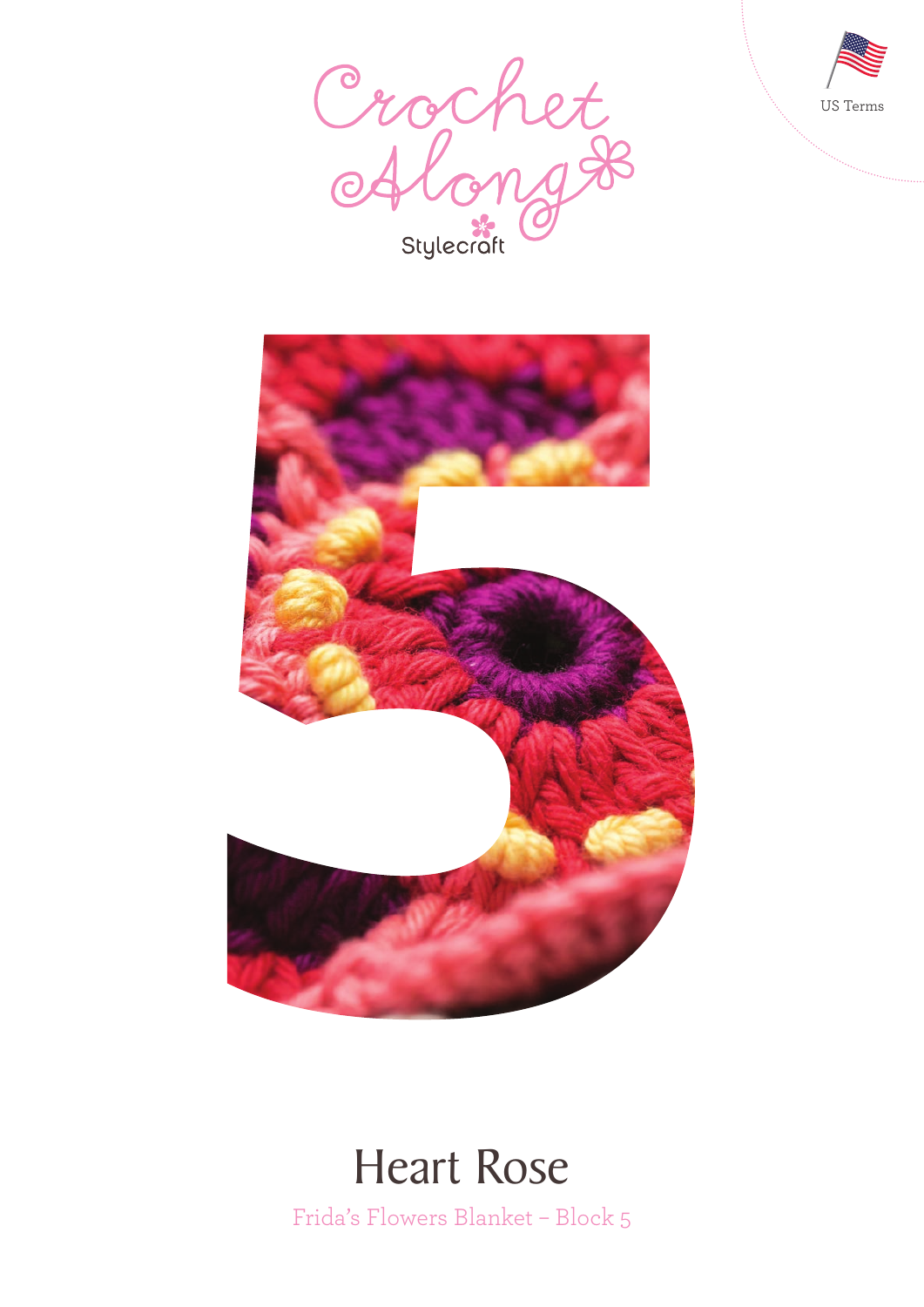Crochet Along &

### Block 5 – Heart Rose

In 1939 Frida Kahlo painted a canvas that she named 'The Two Fridas'. Frida painted it after her divorce from Diego and it shows one version of herself wearing an exposed heart, the other version of herself with a strong heart. The painting represents suffering versus strength and resilience.

When I first started working on the design for this blanket, and was therefore looking at traditional Mexican fabrics and iconography, I came across designs which featured the heart shape. The sacred heart motif is one of the most common motifs in religious Mexican folk art and, within the Catholic religion, it represents the physical heart of Jesus as a symbol of his divine love for humanity.

Trying to incorporate a heart shape into the design presented me with a problem in that the shape of it would mean the blanket design would have a definite top and lower edge in order for the heart shape to sit in the right position. I played with heart shapes a lot, but in the end I decided it simply didn't fit within the design. However, I realised that the shape would work perfectly as a flower petal and set about designing this piece 'Heart Rose'.

This is one of my favourite pieces within the design and once again it starts with those fabulous popcorn stitches made at the centre of Block 2.



### The next block will be available 14 June.

#### **EQUIPMENT**

Size G/6 (4mm) hook used throughout Sewing needle

#### **MEASUREMENT**

Pre blocked – 7¾in (19.5cm) wide at widest point

#### **ABBREVIATIONS**

**ch(s)** chain(s) **cm** centimeter(s) **dc** double crochet **dc3tog** work 3 double crochet **st(s)** stitch(es) sts together (2 sts decreased) **hdc** half double crochet **in** inch(es) **RS** right side

**sc** single crochet **sp(s)** space(s) **ss** slip stitch **tch** turning chain **tr** treble **WS** wrong side

#### **NOTES:**

#### **Fastening Off and rejoining Yarn**

You will achieve a much neater color change if you complete rounds and fasten off the yarn, rather than joining mid stitch. When fastening off a yarn at the end of a round, the slip stitch that you have made to join can look like a stitch when you are working the following round. Make sure you count correctly and do not count the slip stitch as a stitch when working subsequent rounds.

1

#### **Dealing with yarn ends**

I tend to sew yarn ends in as I go along—doing this makes the finishing process much easier as you will have less to do. Sewing yarn ends in as you go along also means that you are less likely to lose stitches or make errors with your tension.

#### **Joining your pieces**

You will join them together using single crochet and a size G/6 (4mm) hook. To save yarn, you could use slip stitch instead, but will need to use a larger hook (size 7 / 4.5mm). When joining, corner sts on the motifs need to be used more than once.

#### **Pattern Note**

MP: Make Popcorn Make 5dc, remove hook from last loop. Making sure that the stitch does not unravel, insert hook into top of 1st double crochet of 5dc group from the front. Place the yarn loop from the top of the 5th dc back onto the hook so that there are 2 "sts" on the hook. Wrap yarn round hook and draw through to form a popcorn.

**WARNING-COPYRIGHT** This publication is protected by the law of copyright. It is at your disposal free of charge. Please do not make any changes to the pattern. The reselling of Stylecraft free patterns in any form is prohibited. For information regarding sharing of Stylecraft free patterns please see http://www.stylecraft-yarns.co.uk/copyright.htm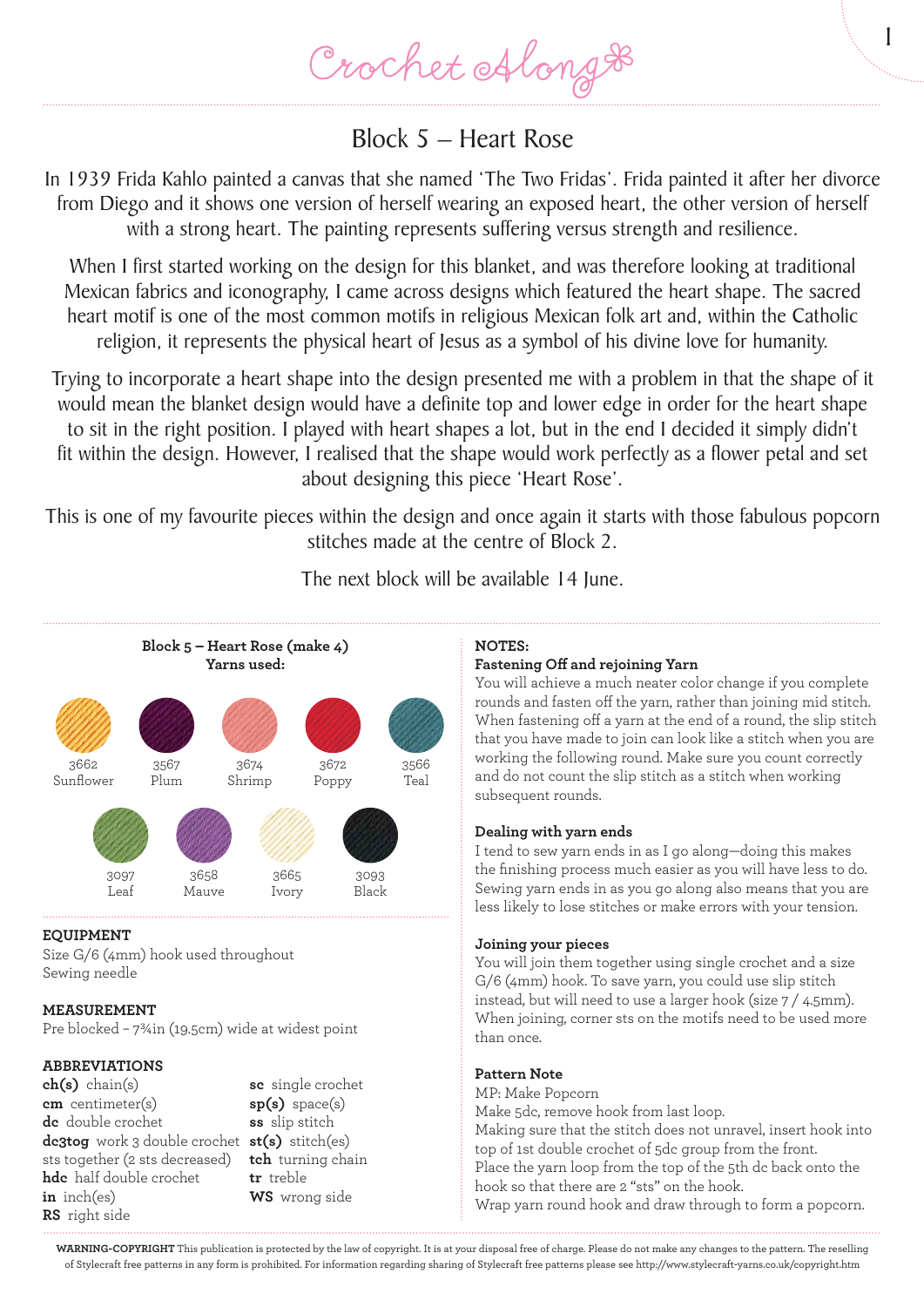Crochet Along #

**Block 5 – Heart Rose (make 4)**





**Although every effort has been made to ensure that instructions are correct, Stylecraft cannot accept any liabilities. In the unlikely event that there are errors in the patterns we will work as quickly as possible to issue an addenda.**

**Stylecraft cannot accept responsibility for the result of using any other yarn.**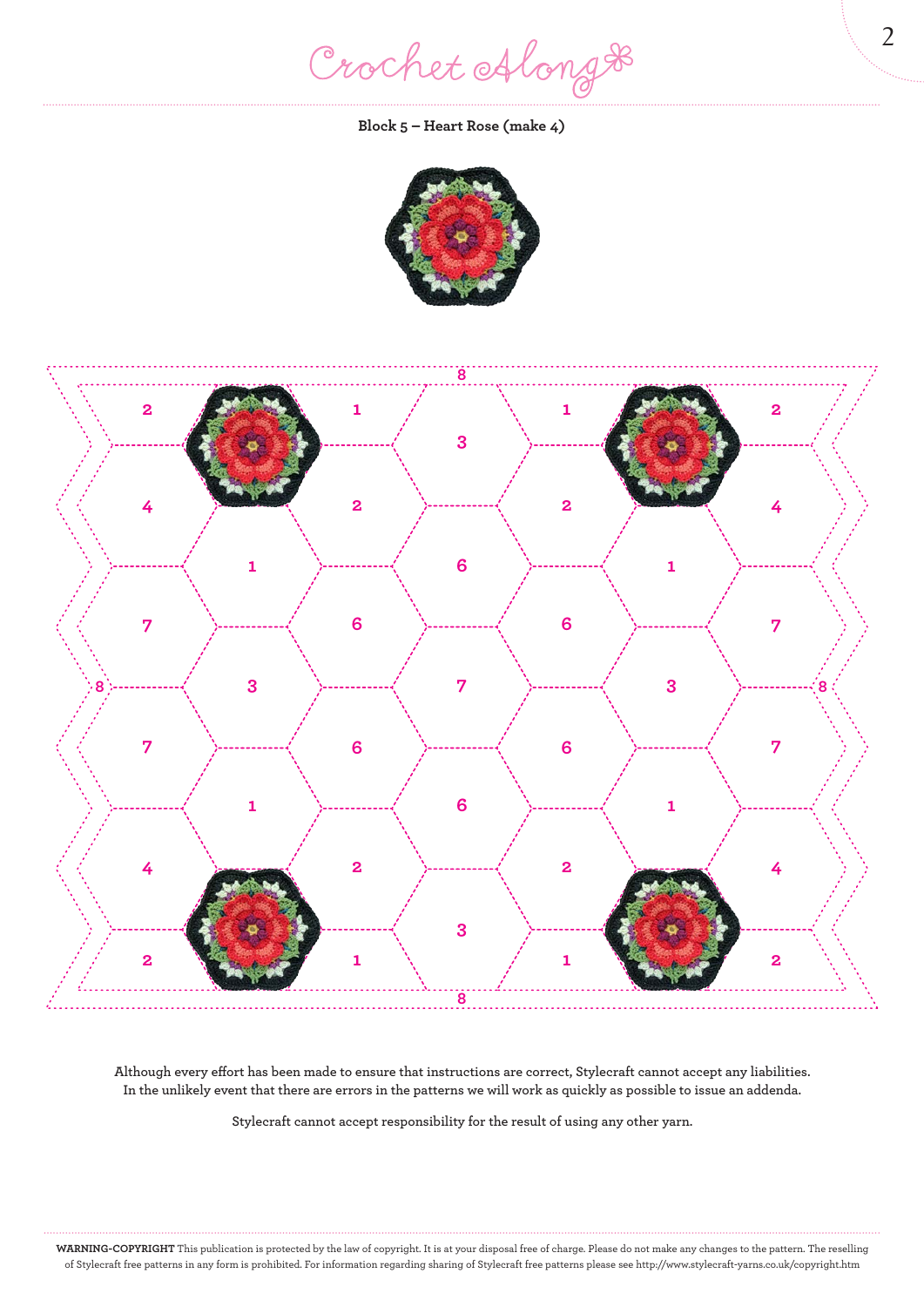# Crochet Along #

#### **METHOD**

Using Sunflower & size G/6 (**4mm**) hook ch5, join with a ss to form a ring

**Foundation Round:** Ch1 (does not count as a st), 12sc into ring, ss to join, fasten off (12sts)

**Round 1:** Using Plum, join yarn into any st by working ch1 + ch2 (counts as 1st dc of popcorn), MP into same st, ch3, skip next st, \* MP into next st, ch3, skip next st; repeat from \* to end, ss to join, fasten off (6 popcorns made)



**Round 2:** Using Poppy join yarn into any ch-3 sp by working ch1 + ch2 (counts as 1dc), 5dc into same ch sp, 6dc into each ch sp to end, ss to join, fasten off (36sts)



**Round 3:** Using Shrimp join yarn into top of 2nd dc of any 6dc group made on previous round by working ch1 + ch1 (counts as 1hdc), \* 2dc into each next 3sts, 1hdc into next st, ch1, skip next st, 1hdc into next st; repeat from \* to end, omitting 1hdc on final pattern repeat, ss to 2nd ch of ch-2 at beginning of round to join, fasten off (48sts)



**Round 4:** Using Poppy join yarn into st sp between any 2 groups of 6dc made on Round 2 (also worked using Poppy) by working ch1 (counts as 1 spike sc - be careful not to over pull this stitch as it could come loose), \* skip ch made on previous round (this is now covered by the spike sc) & skip st at top of next hdc, 1sc & 1hdc into next st, 3dc into next st, 1hdc into next st, ss into next st, 1hdc into next st, 3dc into next st, 1hdc & 1sc into next st, spike sc into st sp made between next 2 groups of 6dc made on Round 2; repeat from \* to end, omitting last spike

sc on final pattern repeat, ss to join, fasten off (84sts)



Measurement: 4-4¼in (10-10.5cm) across center—widest point of petal to petal

**Round 5:** Using Teal and working at the reverse side of the flower (but with RS facing) join yarn around the reverse side of the spiked sc made on Round 4 (Poppy) by working ch1 (does not count as a st), 1sc into same st, \* ch4, 1tr into sc at base of ch-4, ch4, ss into same sc, ch7, 1sc into reverse side of next spiked sc as before; repeat from \* to end, omitting last 1sc on final pattern repeat, ss to join, fasten off (base for 6 leaves complete)











**WARNING-COPYRIGHT** This publication is protected by the law of copyright. It is at your disposal free of charge. Please do not make any changes to the pattern. The reselling of Stylecraft free patterns in any form is prohibited. For information regarding sharing of Stylecraft free patterns please see http://www.stylecraft-yarns.co.uk/copyright.htm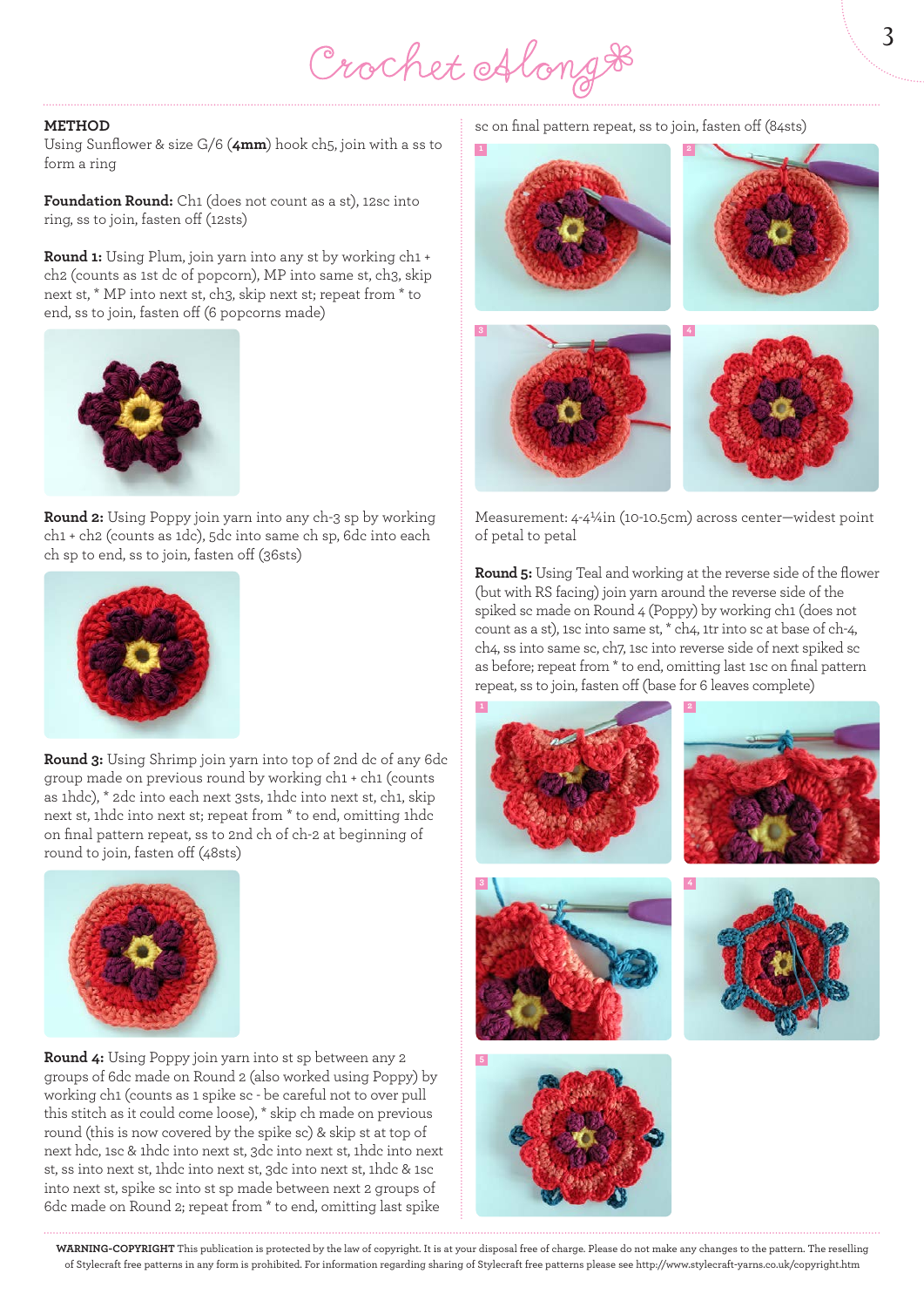## Crochet Along #

**Round 6:** Using Leaf join yarn into 4th ch of any ch-7 made on previous round by working ch1 (does not count as a st), 1sc into same ch, \* ch1, 1dc into next ch sp (between ch-4 & tr), ch1, [1dc, ch1 into same ch sp] 3 times, 1dc into same ch sp, ch3, ss into st at base of ch-3 to make picot, [1dc, ch1 into next ch sp] 5 times, skip 3ch of ch-7 made on previous round, 1sc into next ch; repeat from \* to end, omitting last sc on final pattern repeat, ss to join, fasten off (6 leaves complete)



**Round 7:** Using Sunflower join yarn into top of any sc made between leaves on previous round by working ch1 + ch2 (counts as 1dc), 4dc into same st, \* ch7 behind leaf, 5dc into next sc; repeat from \* to end, omitting last 5dc on final pattern repeat, ss to join, fasten off (30dc & 6 x ch-7 sps)



**Round 8:** Using Mauve join yarn into 4th ch of any ch-7 made on previous round by working ch1 (does not counts as a st), 1sc into same ch, \* ch3, skip next dc, 1hdc into next st, 2hdc into each next 2sts, 1hdc into next st, ch3, skip 3ch of ch-7 made on previous round, 1sc into next ch; repeat from \* omitting last sc on final pattern repeat, ss to join, fasten off (36 hdc & 12 x ch-3 sps)



Note: The last round may cause your crochet to form a slight cup shape—this should settle down on the next round, but it is worth keeping your eye on it. If your crochet does not settle down by the end of Round 9, try making your chain stitches a little looser on Round 8 & 9.

**Round 9:** Using Ivory join yarn into any sc made on previous round by working ch1 (does not counts as a st), 1sc into same st, \* ch3, skip next 2hdc (note that for hdc, the top of the stitch lies to the right of the post and can look like a chain stitch), [dc3tog into next st, ch3] 3 times, skip 1hdc & 3ch, 1sc into next ch; repeat from \* omitting last sc on final pattern repeat, ss to join, fasten off





**Round 10:** Using Black join yarn into ch sp before any central dc3tog group made on previous round by working ch1 + ch2 (counts as a 1dc), \* 5dc into next ch sp, [4dc into next ch sp] twice, 5dc into next ch sp; repeat from \* to end, omitting 1dc on final pattern repeat, ss to join, do not fasten off (108sts)







**Round 11:** Ch1 (does not count as a st), 3sc into next st, \* 1sc into each next 8sts, 1hdc into center of picot made at top of leaf made on Round 6, skip next st made on previous round, 1sc into each next 8sts, 3sc into next st; repeat from \* to end, omitting 3sc on final pattern repeat, ss to join, fasten off (120sts)





Sew in yarn ends Place stitch marker into corner sts (central st of 3sc) if required

**WARNING-COPYRIGHT** This publication is protected by the law of copyright. It is at your disposal free of charge. Please do not make any changes to the pattern. The reselling of Stylecraft free patterns in any form is prohibited. For information regarding sharing of Stylecraft free patterns please see http://www.stylecraft-yarns.co.uk/copyright.htm